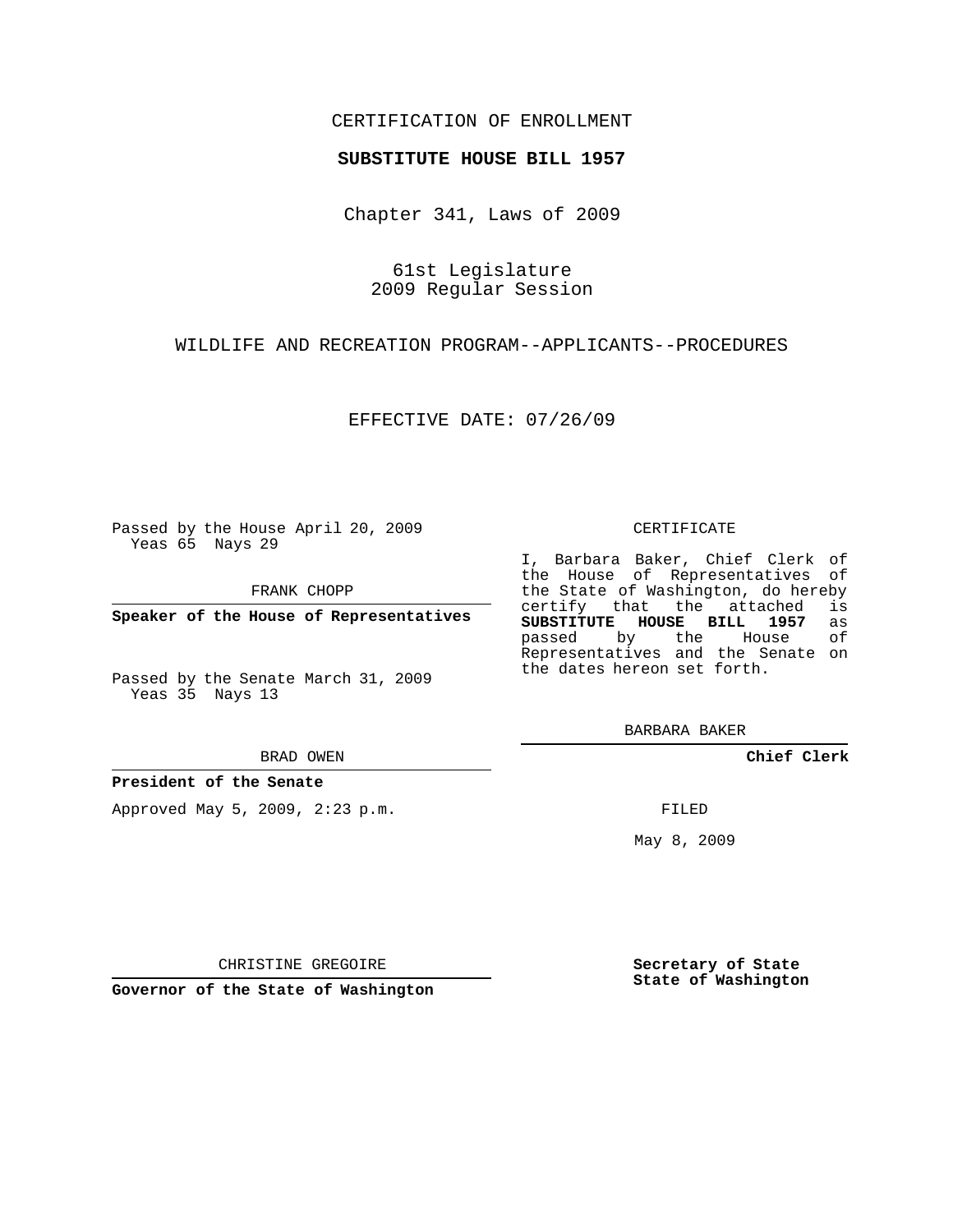# **SUBSTITUTE HOUSE BILL 1957** \_\_\_\_\_\_\_\_\_\_\_\_\_\_\_\_\_\_\_\_\_\_\_\_\_\_\_\_\_\_\_\_\_\_\_\_\_\_\_\_\_\_\_\_\_

\_\_\_\_\_\_\_\_\_\_\_\_\_\_\_\_\_\_\_\_\_\_\_\_\_\_\_\_\_\_\_\_\_\_\_\_\_\_\_\_\_\_\_\_\_

AS AMENDED BY THE SENATE

Passed Legislature - 2009 Regular Session

## **State of Washington 61st Legislature 2009 Regular Session**

**By** House Capital Budget (originally sponsored by Representatives Jacks, Warnick, and Van De Wege)

READ FIRST TIME 02/23/09.

 AN ACT Relating to qualified applicants and procedures within the Washington wildlife and recreation program; amending RCW 79A.15.010, 79A.15.030, 79A.15.060, 79A.15.120, 79A.15.130, and 84.34.250; creating a new section; and providing an expiration date.

BE IT ENACTED BY THE LEGISLATURE OF THE STATE OF WASHINGTON:

 **Sec. 1.** RCW 79A.15.010 and 2007 c 241 s 26 are each amended to read as follows:

 The definitions in this section apply throughout this chapter unless the context clearly requires otherwise.

 (1) "Acquisition" means the purchase on a willing seller basis of fee or less than fee interests in real property. These interests include, but are not limited to, options, rights of first refusal, conservation easements, leases, and mineral rights.

(2) "Board" means the recreation and conservation funding board.

 (3) "Critical habitat" means lands important for the protection, management, or public enjoyment of certain wildlife species or groups of species, including, but not limited to, wintering range for deer, elk, and other species, waterfowl and upland bird habitat, fish habitat, and habitat for endangered, threatened, or sensitive species.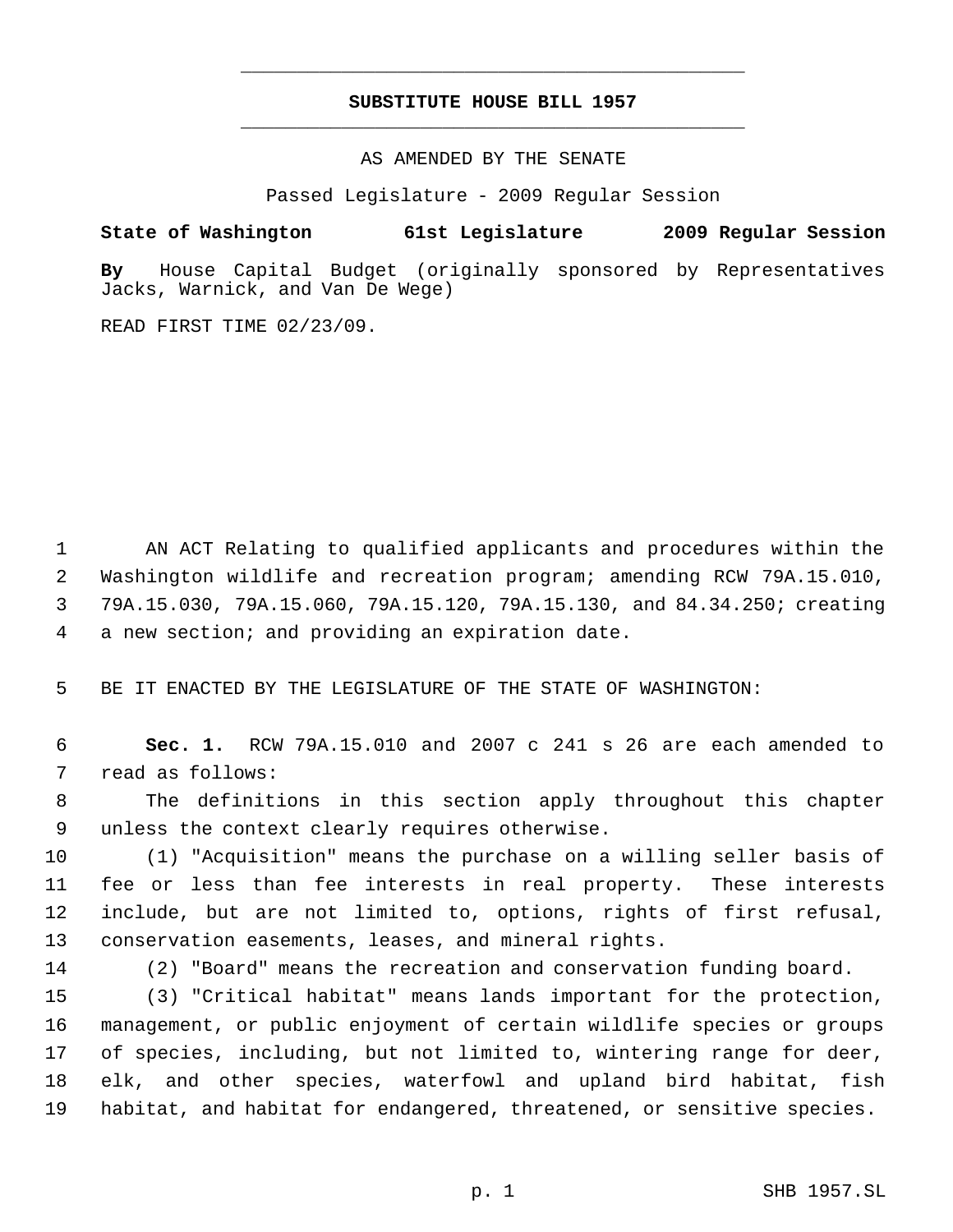(4) "Farmlands" means any land defined as "farm and agricultural land" in RCW 84.34.020(2).

 (5) "Local agencies" means a city, county, town, federally recognized Indian tribe, special purpose district, port district, or other political subdivision of the state providing services to less than the entire state.

 (6) "Natural areas" means areas that have, to a significant degree, retained their natural character and are important in preserving rare or vanishing flora, fauna, geological, natural historical, or similar features of scientific or educational value.

 (7) "Nonprofit nature conservancy corporation or association" means an organization as defined in RCW 84.34.250.

 (8) "Riparian habitat" means land adjacent to water bodies, as well as submerged land such as streambeds, which can provide functional habitat for salmonids and other fish and wildlife species. Riparian habitat includes, but is not limited to, shorelines and near-shore marine habitat, estuaries, lakes, wetlands, streams, and rivers.

18  $((+8))$  (9) "Special needs populations" means physically restricted people or people of limited means.

 $((+9))$  (10) "State agencies" means the state parks and recreation commission, the department of natural resources, the department of general administration, and the department of fish and wildlife.

 $((+10))$   $(11)$  "Trails" means public ways constructed for and open to pedestrians, equestrians, or bicyclists, or any combination thereof, other than a sidewalk constructed as a part of a city street or county road for exclusive use of pedestrians.

27  $((+11))$   $(12)$  "Urban wildlife habitat" means lands that provide habitat important to wildlife in proximity to a metropolitan area.

29  $((+12))$   $(13)$  "Water access" means boat or foot access to marine waters, lakes, rivers, or streams.

 **Sec. 2.** RCW 79A.15.030 and 2007 c 241 s 28 are each amended to read as follows:

 (1) Moneys appropriated for this chapter shall be divided as follows:

 (a) Appropriations for a biennium of forty million dollars or less must be allocated equally between the habitat conservation account and the outdoor recreation account.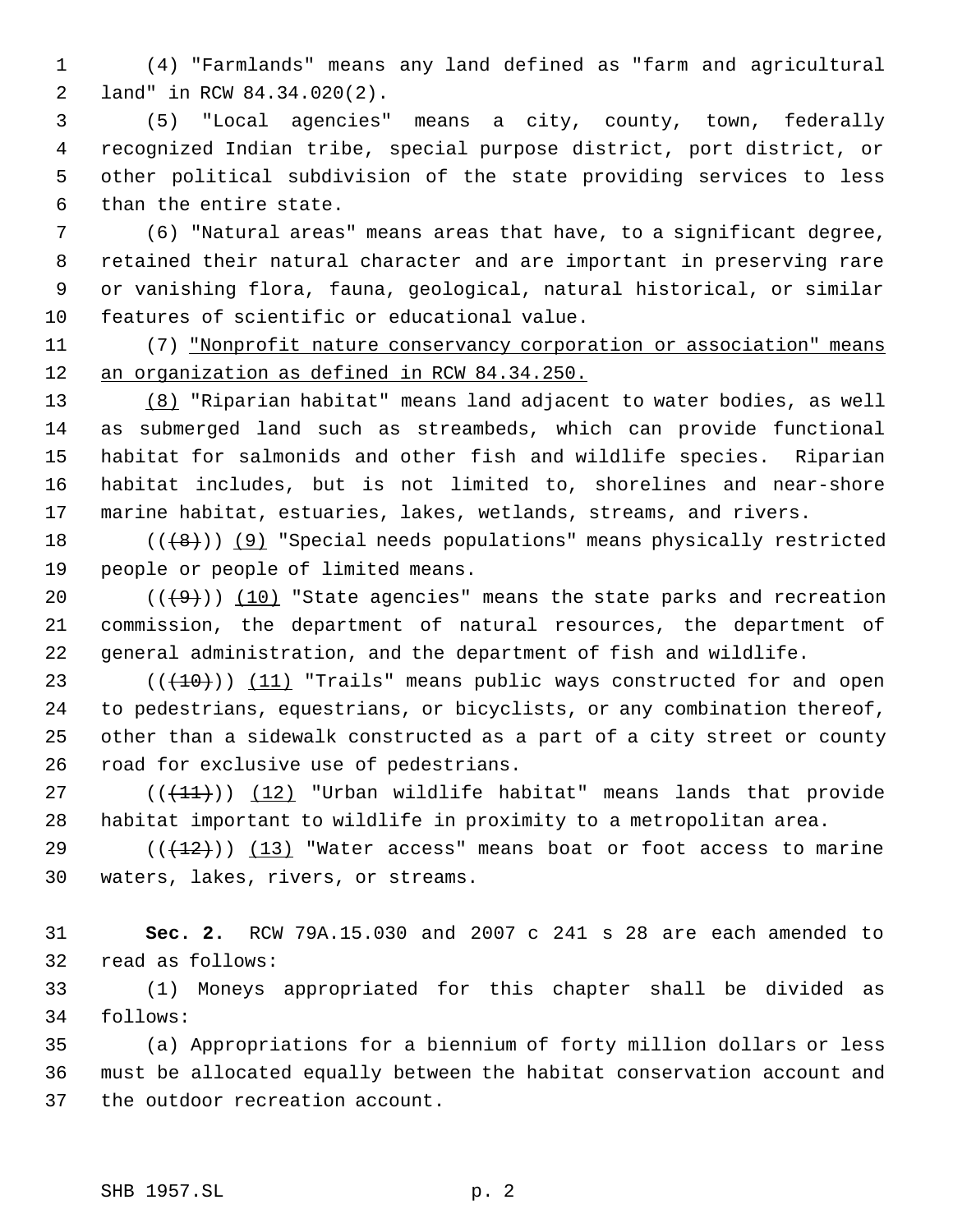(b) If appropriations for a biennium total more than forty million dollars, the money must be allocated as follows: (i) Twenty million dollars to the habitat conservation account and twenty million dollars to the outdoor recreation account; (ii) any amount over forty million dollars up to fifty million dollars shall be allocated as follows: (A) Ten percent to the habitat conservation account; (B) ten percent to the outdoor recreation account; (C) forty percent to the riparian 8 protection account; and (D) forty percent to the farmlands preservation 9 account; and (iii) any amounts over fifty million dollars must be allocated as follows: (A) Thirty percent to the habitat conservation account; (B) thirty percent to the outdoor recreation account; (C) thirty percent to the riparian protection account; and (D) ten percent to the farmlands preservation account.

 (2) Except as otherwise provided in chapter 303, Laws of 2005, moneys deposited in these accounts shall be invested as authorized for other state funds, and any earnings on them shall be credited to the respective account.

 (3) All moneys deposited in the habitat conservation, outdoor recreation, riparian protection, and farmlands preservation accounts shall be allocated as provided under RCW 79A.15.040, 79A.15.050, 21 79A.15.120, and 79A.15.130 as grants to state or local agencies or 22 nonprofit nature conservancy organizations or associations for acquisition, development, and renovation within the jurisdiction of those agencies, subject to legislative appropriation. The board may use or permit the use of any funds appropriated for this chapter as matching funds where federal, local, or other funds are made available for projects within the purposes of this chapter. Moneys appropriated to these accounts that are not obligated to a specific project may be used to fund projects from lists of alternate projects from the same account in biennia succeeding the biennium in which the moneys were originally appropriated.

 (4) Projects receiving grants under this chapter that are developed or otherwise accessible for public recreational uses shall be available to the public.

 (5) The board may make grants to an eligible project from the habitat conservation, outdoor recreation, riparian protection, and farmlands preservation accounts and any one or more of the applicable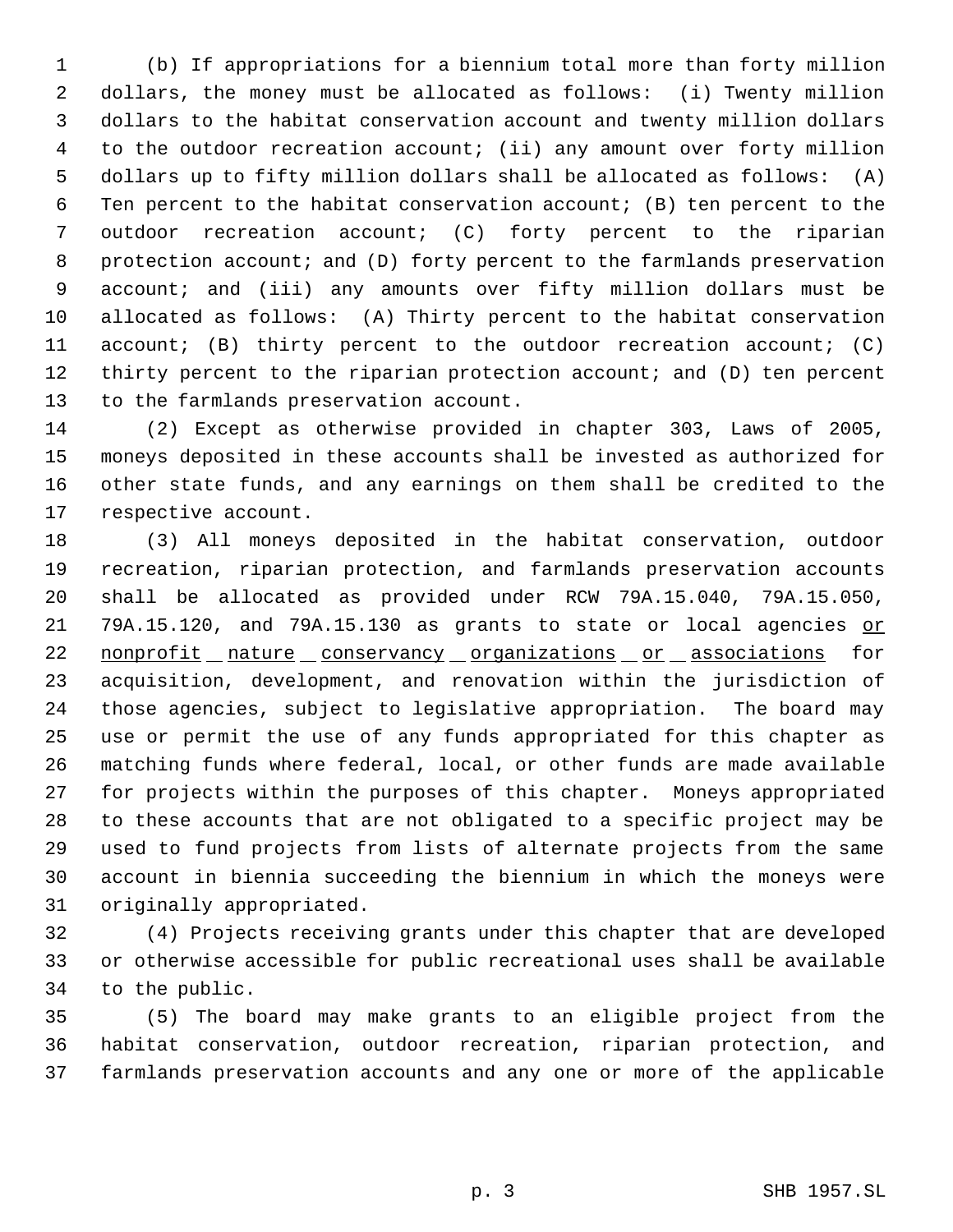categories under such accounts described in RCW 79A.15.040, 79A.15.050, 79A.15.120, and 79A.15.130.

 (6) The board may accept private donations to the habitat conservation account, the outdoor recreation account, the riparian protection account, and the farmlands preservation account for the purposes specified in this chapter.

 (7) The board may apply up to three percent of the funds appropriated for this chapter for its office for the administration of the programs and purposes specified in this chapter.

 (8) Habitat and recreation land and facilities acquired or developed with moneys appropriated for this chapter may not, without prior approval of the board, be converted to a use other than that for which funds were originally approved. The board shall adopt rules and procedures governing the approval of such a conversion.

 **Sec. 3.** RCW 79A.15.060 and 2007 c 241 s 31 are each amended to read as follows:

 (1) The board may adopt rules establishing acquisition policies and priorities for distributions from the habitat conservation account.

 (2) Except as provided in RCW 79A.15.030(7), moneys appropriated for this chapter may not be used by the board to fund staff positions or other overhead expenses, or by a state, regional, or local agency to fund operation or maintenance of areas acquired under this chapter.

 (3) Moneys appropriated for this chapter may be used by grant recipients for costs incidental to acquisition, including, but not limited to, surveying expenses, fencing, and signing.

26 (4) ((Moneys appropriated for this section may be used to fund  $mittigation - banking - projects - involving - the - restoration, - creation,$ 28 enhancement, or preservation of critical habitat and urban wildlife habitat, provided that the parties seeking to use the mitigation bank meet the matching requirements of subsection (5) of this section. The moneys from this section may not be used to supplant an obligation of a state or local agency to provide mitigation. For the purposes of this section, a mitigation bank means a site or sites where critical habitat or urban wildlife habitat is restored, created, enhanced, or in 35 exceptional - circumstances, - preserved - expressly - for - the - purpose - of 36 providing-compensatory-mitigation-in-advance-of-authorized-project 37 impacts to similar resources.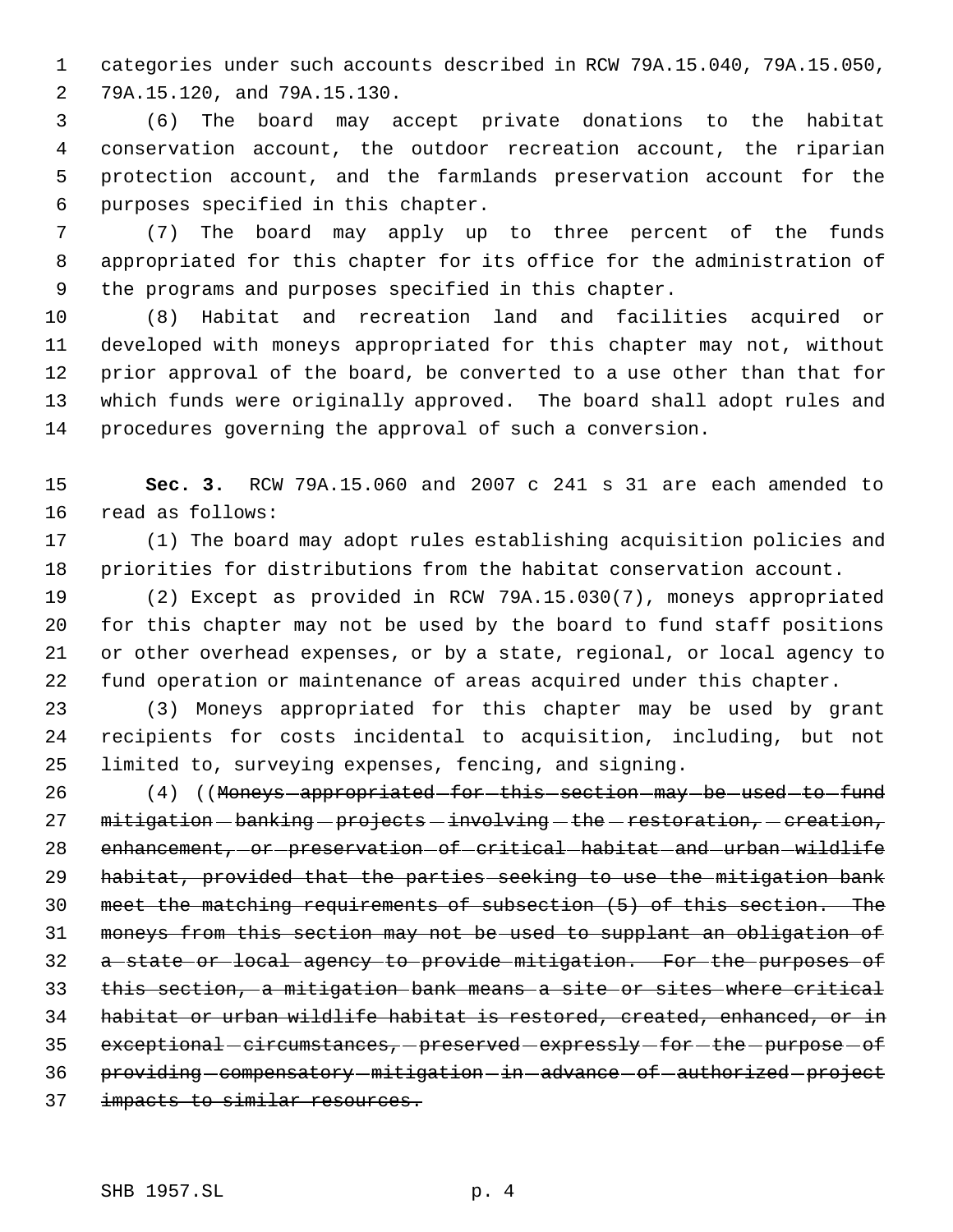$(5+)$ ) The board may not approve a local project where the local agency share is less than the amount to be awarded from the habitat conservation account.

 (( $(6+)$ )) (5) In determining acquisition priorities with respect to the habitat conservation account, the board shall consider, at a minimum, the following criteria:

(a) For critical habitat and natural areas proposals:

8 (i) Community support for the project;

 (ii) The project proposal's ongoing stewardship program that includes control of noxious weeds, detrimental invasive species, and that identifies the source of the funds from which the stewardship program will be funded;

 (iii) Recommendations as part of a watershed plan or habitat conservation plan, or a coordinated regionwide prioritization effort, and for projects primarily intended to benefit salmon, limiting factors, or critical pathways analysis;

(iv) Immediacy of threat to the site;

- (v) Uniqueness of the site;
- 19 (vi) Diversity of species using the site;

20 (vii) Quality of the habitat;

(viii) Long-term viability of the site;

(ix) Presence of endangered, threatened, or sensitive species;

(x) Enhancement of existing public property;

 (xi) Consistency with a local land use plan, or a regional or statewide recreational or resource plan, including projects that assist in the implementation of local shoreline master plans updated according to RCW 90.58.080 or local comprehensive plans updated according to RCW 36.70A.130;

(xii) Educational and scientific value of the site;

 (xiii) Integration with recovery efforts for endangered, threatened, or sensitive species;

 (xiv) For critical habitat proposals by local agencies, the statewide significance of the site.

 (b) For urban wildlife habitat proposals, in addition to the criteria of (a) of this subsection:

- (i) Population of, and distance from, the nearest urban area;
- (ii) Proximity to other wildlife habitat;
- (iii) Potential for public use; and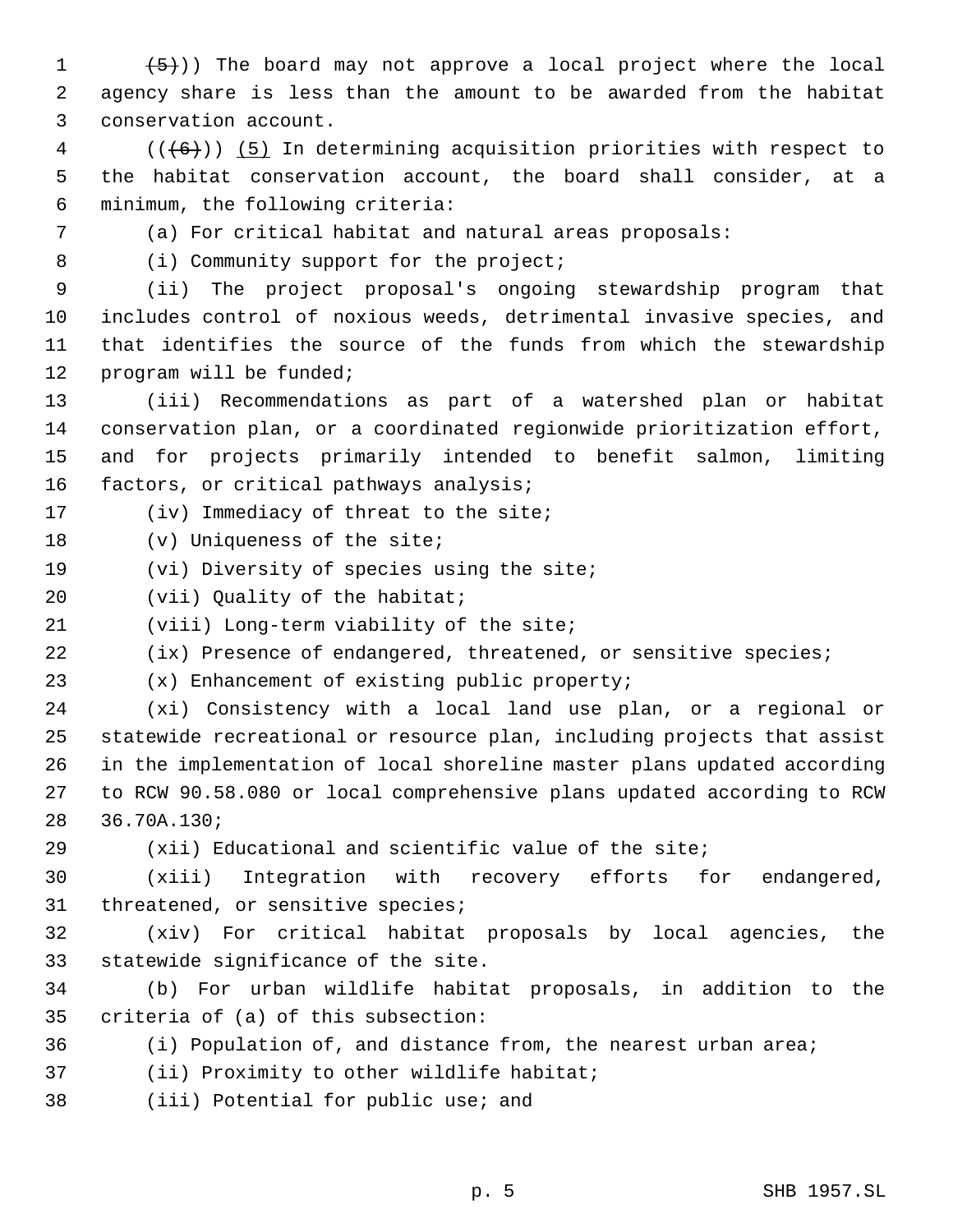(iv) Potential for use by special needs populations.

 $((+7))$   $(6)$  Before November 1st of each even-numbered year, the board shall recommend to the governor a prioritized list of all state agency and local projects to be funded under RCW 79A.15.040(1) (a), (b), and (c). The governor may remove projects from the list recommended by the board and shall submit this amended list in the capital budget request to the legislature. The list shall include, but not be limited to, a description of each project and any particular match requirement, and describe for each project any anticipated restrictions upon recreational activities allowed prior to the project.

 **Sec. 4.** RCW 79A.15.120 and 2007 c 241 s 37 are each amended to read as follows:

 (1) The riparian protection account is established in the state treasury. The board must administer the account in accordance with chapter 79A.25 RCW and this chapter, and hold it separate and apart from all other money, funds, and accounts of the board.

 (2) Moneys appropriated for this chapter to the riparian protection account must be distributed for the acquisition or enhancement or restoration of riparian habitat. All enhancement or restoration 20 projects, except those qualifying under subsection  $((+10))$   $(9)(a)$  of this section, must include the acquisition of a real property interest in order to be eligible.

 (3) State and local agencies and lead entities under chapter 77.85 24 RCW, nonprofit nature conservancy organizations or associations, and 25 the conservation commission may apply for acquisition and enhancement or restoration funds for riparian habitat projects under subsection (1) of this section. Other state agencies not defined in RCW 79A.15.010, such as the department of transportation and the department of corrections, may enter into interagency agreements with state agencies to apply in partnership for funds under this section.

 (4) The board may adopt rules establishing acquisition policies and priorities for distributions from the riparian protection account.

 (5) Except as provided in RCW 79A.15.030(7), moneys appropriated for this section may not be used by the board to fund staff positions or other overhead expenses, or by a state, regional, or local agency to fund operation or maintenance of areas acquired under this chapter.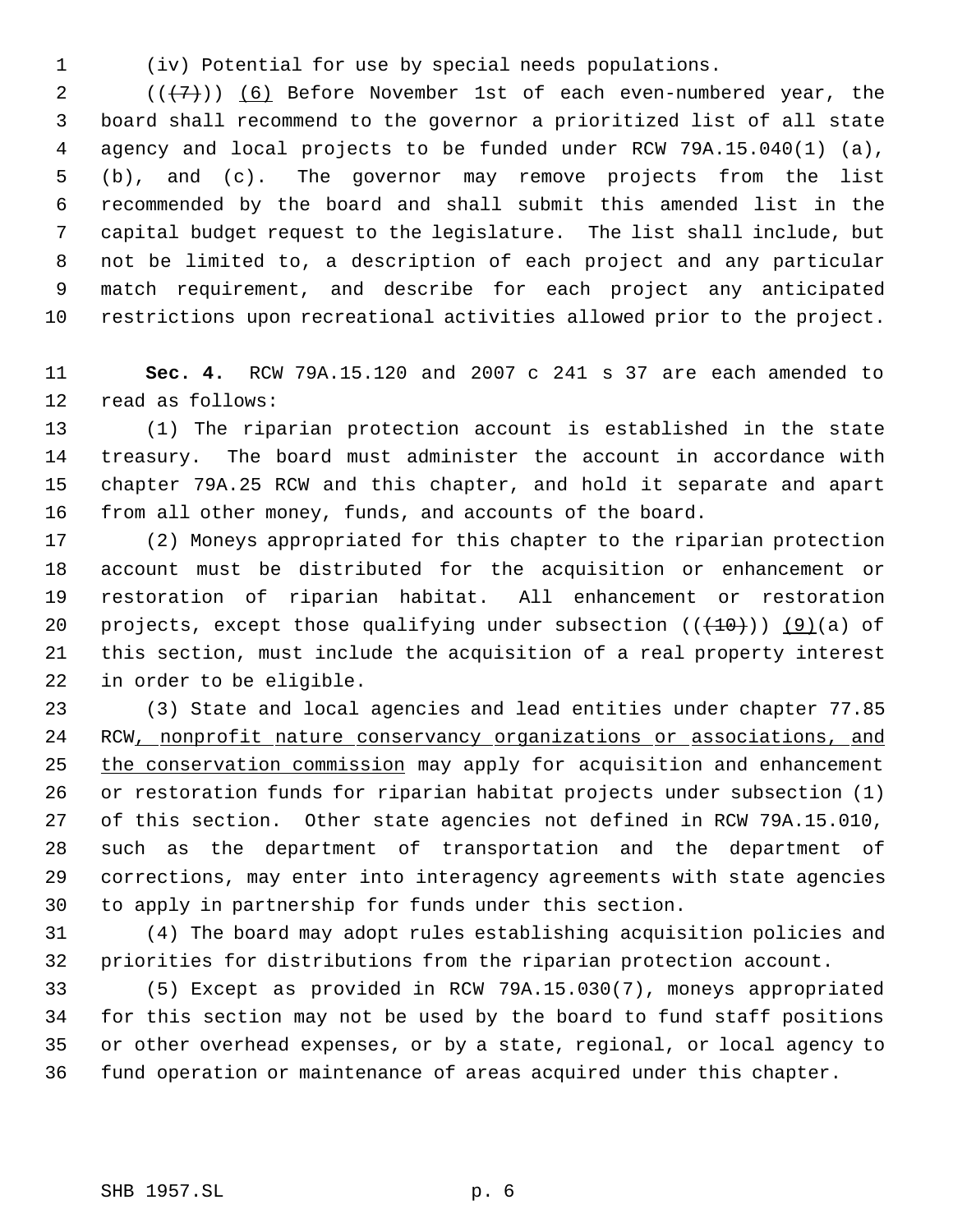(6) Moneys appropriated for this section may be used by grant recipients for costs incidental to restoration and acquisition, including, but not limited to, surveying expenses, fencing, and signing.

5 (7) ((Moneys appropriated for this section may be used to fund  $m$ itigation  $-banking$  -  $prepects$  -  $involving$  -  $the$  -  $restraction$ , -  $creation$ , 7 enhancement, or preservation of riparian habitat, provided that the 8 parties  $-$  seeking  $-$  to  $-$  use  $-$  the  $-$  mitigation  $-$  bank  $-$  meet  $-$  the  $-$  matching 9 requirements of subsection (8) of this section. The moneys from this section may not be used to supplant an obligation of a state or local 11 agency-to-provide-mitigation. For-the-purposes-of-this-section,-a 12 mitigation-bank-means-a-site-or-sites-where-riparian-habitat-is 13 restored, created, enhanced, or in exceptional circumstances, preserved 14 expressly-for-the-purpose-of-providing-compensatory-mitigation-in 15 advance of authorized project impacts to similar resources.

 $(8)$ )) The board may not approve a local project where the local 17 agency or nonprofit nature conservancy organization or association share is less than the amount to be awarded from the riparian protection account. In-kind contributions, including contributions of a real property interest in land may be used to satisfy the local 21 agency's or nonprofit nature conservancy organization's or association's share.

 $((+9))$   $(8)$  State agencies receiving grants for acquisition of land under this section must pay an amount in lieu of real property taxes equal to the amount of tax that would be due if the land were taxable as open space land under chapter 84.34 RCW except taxes levied for any state purpose, plus an additional amount for control of noxious weeds equal to that which would be paid if such lands were privately owned. The county assessor and county legislative authority shall assist in determining the appropriate calculation of the amount of tax that would be due.

 (( $(10)$ )) (9) In determining acquisition priorities with respect to the riparian protection account, the board must consider, at a minimum, the following criteria:

 (a) Whether the project continues the conservation reserve enhancement program. Applications that extend the duration of leases of riparian areas that are currently enrolled in the conservation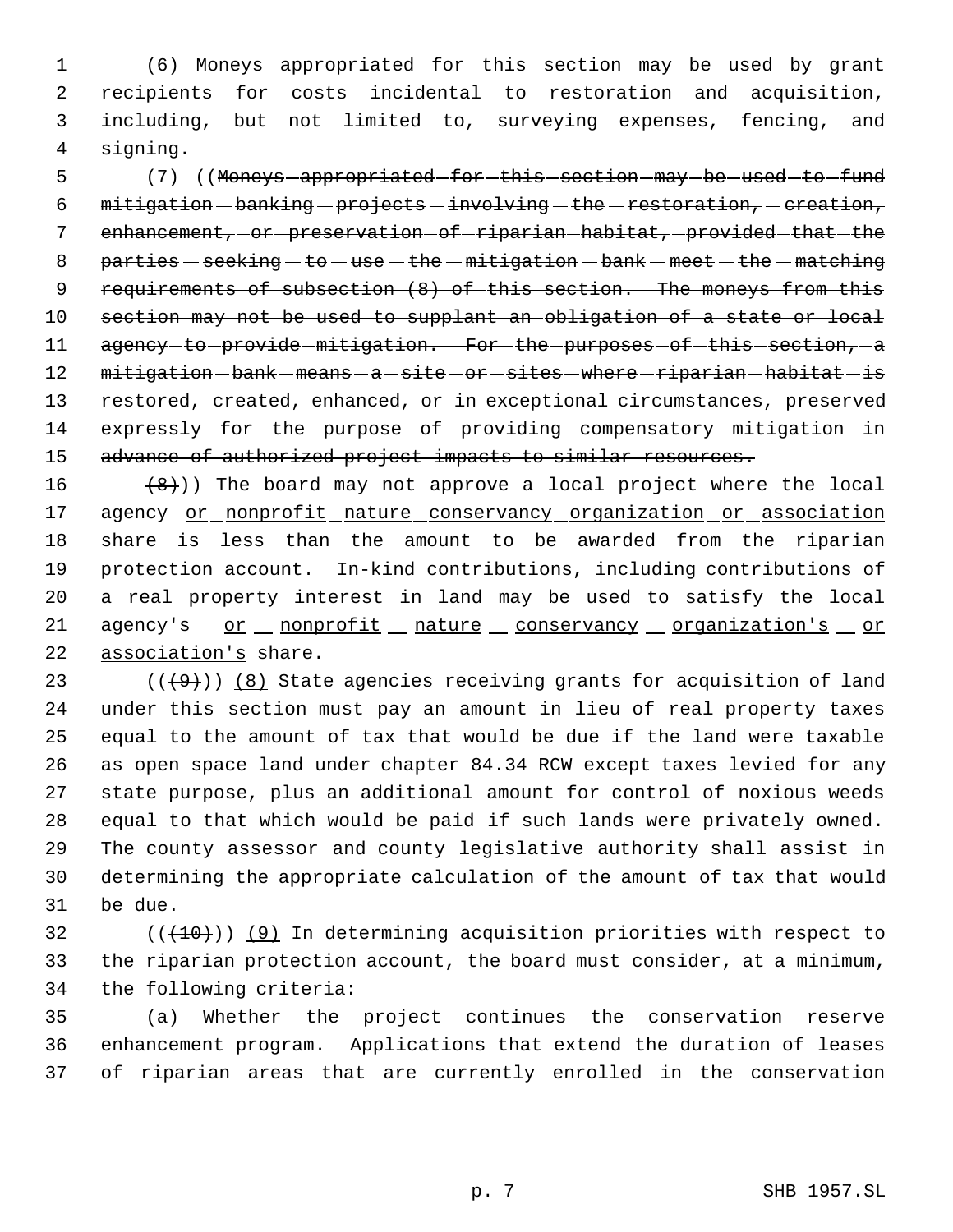reserve enhancement program shall be eligible. Such applications are eligible for a conservation lease extension of at least twenty-five years of duration;

 (b) Whether the projects are identified or recommended in a watershed planning process under chapter 247, Laws of 1998, salmon recovery planning under chapter 77.85 RCW, or other local plans, such as habitat conservation plans, and these must be highly considered in the process;

(c) Whether there is community support for the project;

 (d) Whether the proposal includes an ongoing stewardship program that includes control of noxious weeds, detrimental invasive species, and that identifies the source of the funds from which the stewardship program will be funded;

(e) Whether there is an immediate threat to the site;

 (f) Whether the quality of the habitat is improved or, for projects including restoration or enhancement, the potential for restoring quality habitat including linkage of the site to other high quality habitat;

 (g) Whether the project is consistent with a local land use plan, or a regional or statewide recreational or resource plan. The projects that assist in the implementation of local shoreline master plans updated according to RCW 90.58.080 or local comprehensive plans updated 23 according to RCW 36.70A.130 must be highly considered in the process;

(h) Whether the site has educational or scientific value; and

 (i) Whether the site has passive recreational values for walking trails, wildlife viewing, or the observation of natural settings.

 $((+11))$   $(10)$  Before November 1st of each even-numbered year, the board will recommend to the governor a prioritized list of projects to be funded under this section. The governor may remove projects from the list recommended by the board and will submit this amended list in the capital budget request to the legislature. The list must include, but not be limited to, a description of each project and any particular match requirement.

 **Sec. 5.** RCW 79A.15.130 and 2007 c 241 s 38 are each amended to read as follows:

 (1) The farmlands preservation account is established in the state treasury. The board will administer the account in accordance with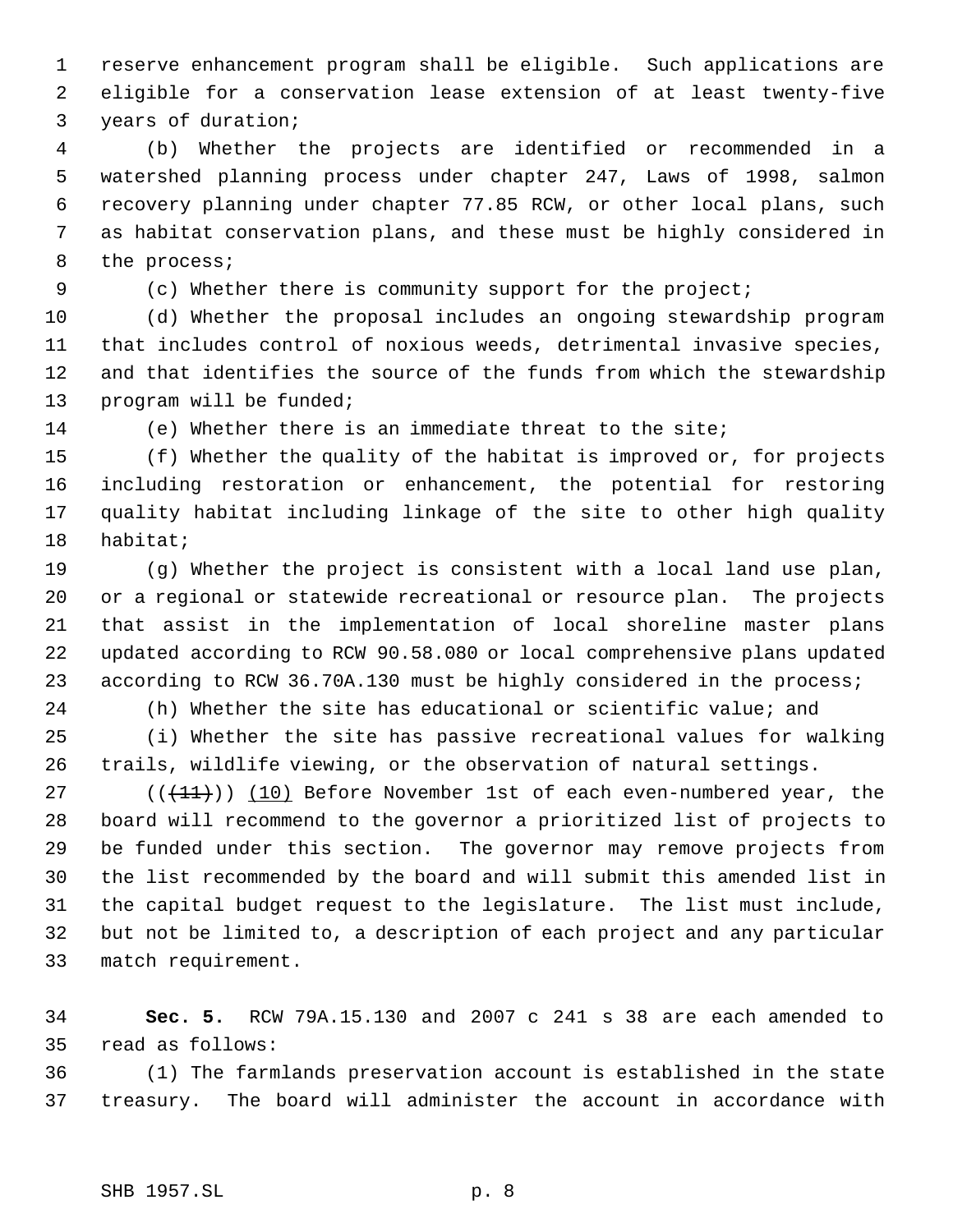chapter 79A.25 RCW and this chapter, and hold it separate and apart from all other money, funds, and accounts of the board. Moneys appropriated for this chapter to the farmlands preservation account must be distributed for the acquisition and preservation of farmlands in order to maintain the opportunity for agricultural activity upon these lands.

 (2)(a) Moneys appropriated for this chapter to the farmlands preservation account may be distributed for (i) the fee simple or less than fee simple acquisition of farmlands; (ii) the enhancement or restoration of ecological functions on those properties; or (iii) both. In order for a farmland preservation grant to provide for an environmental enhancement or restoration project, the project must include the acquisition of a real property interest.

14 (b) If a city  $((\theta \hat{r}))_+$  county<sub>-</sub> nonprofit nature conservancy organization or association, or the conservation commission acquires a 16 property through this program in fee simple, the city  $((\theta \cdot \mathbf{r}))$ , county, 17 nonprofit nature conservancy organization or association, or the conservation commission shall endeavor to secure preservation of the property through placing a conservation easement, or other form of deed restriction, on the property which dedicates the land to agricultural use and retains one or more property rights in perpetuity. Once an easement or other form of deed restriction is placed on the property, 23 the city  $((\theta \cdot r))_T$  county, nonprofit nature conservancy organization or 24 association, or the conservation commission shall seek to sell the property, at fair market value, to a person or persons who will maintain the property in agricultural production. Any moneys from the sale of the property shall either be used to purchase interests in additional properties which meet the criteria in subsection (9) of this section, or to repay the grant from the state which was originally used to purchase the property.

31 (3) Cities  $((and))_1$  counties<sub>1</sub> nonprofit nature conservancy 32 organizations or associations, and the conservation commission may apply for acquisition and enhancement or restoration funds for farmland preservation projects within their jurisdictions under subsection (1) of this section.

 (4) The board may adopt rules establishing acquisition and enhancement or restoration policies and priorities for distributions from the farmlands preservation account.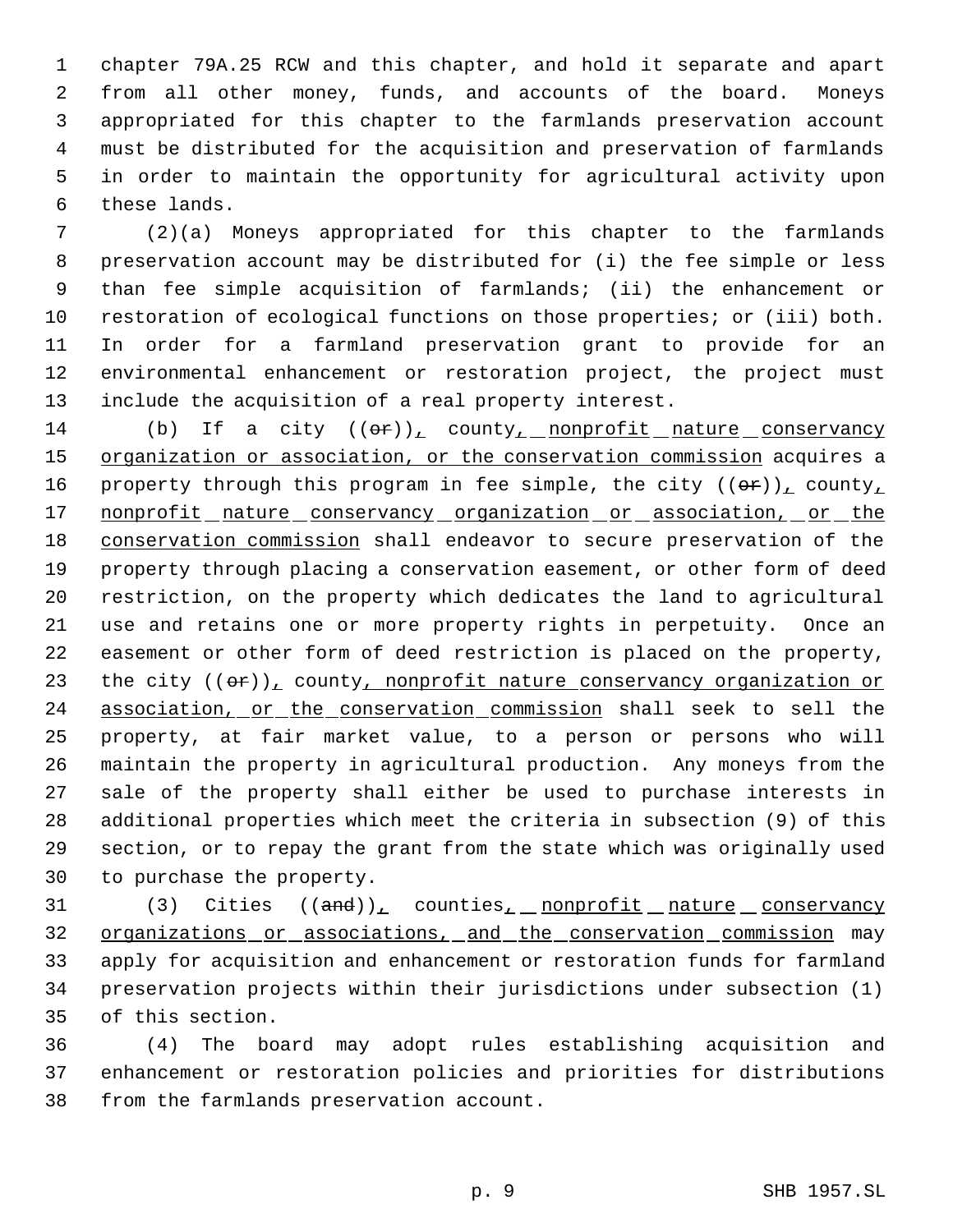(5) The acquisition of a property right in a project under this 2 section by a county  $((\theta \hat{r}))_L$  city<sub>*r*</sub> nonprofit nature conservancy 3 organization or association, or the conservation commission does not provide a right of access to the property by the public unless explicitly provided for in a conservation easement or other form of deed restriction.

 (6) Except as provided in RCW 79A.15.030(7), moneys appropriated for this section may not be used by the board to fund staff positions 9 or other overhead expenses, or by a city  $((\theta \cdot \tau))_+$  county, nonprofit 10 nature conservancy organization or association, or the conservation 11 commission to fund operation or maintenance of areas acquired under this chapter.

 (7) Moneys appropriated for this section may be used by grant recipients for costs incidental to restoration and acquisition, including, but not limited to, surveying expenses, fencing, and signing.

 (8) The board may not approve a local project where the local 18 agency's or nonprofit nature conservancy organization's or 19 association's share is less than the amount to be awarded from the farmlands preservation account. In-kind contributions, including contributions of a real property interest in land, may be used to 22 satisfy the local agency's or nonprofit nature conservancy 23 organization's or association's share.

 (9) In determining the acquisition priorities, the board must consider, at a minimum, the following criteria:

(a) Community support for the project;

 (b) A recommendation as part of a limiting factors or critical pathways analysis, a watershed plan or habitat conservation plan, or a coordinated regionwide prioritization effort;

 (c) The likelihood of the conversion of the site to nonagricultural or more highly developed usage;

 (d) Consistency with a local land use plan, or a regional or statewide recreational or resource plan. The projects that assist in the implementation of local shoreline master plans updated according to RCW 90.58.080 or local comprehensive plans updated according to RCW 36.70A.130 must be highly considered in the process;

(e) Benefits to salmonids;

(f) Benefits to other fish and wildlife habitat;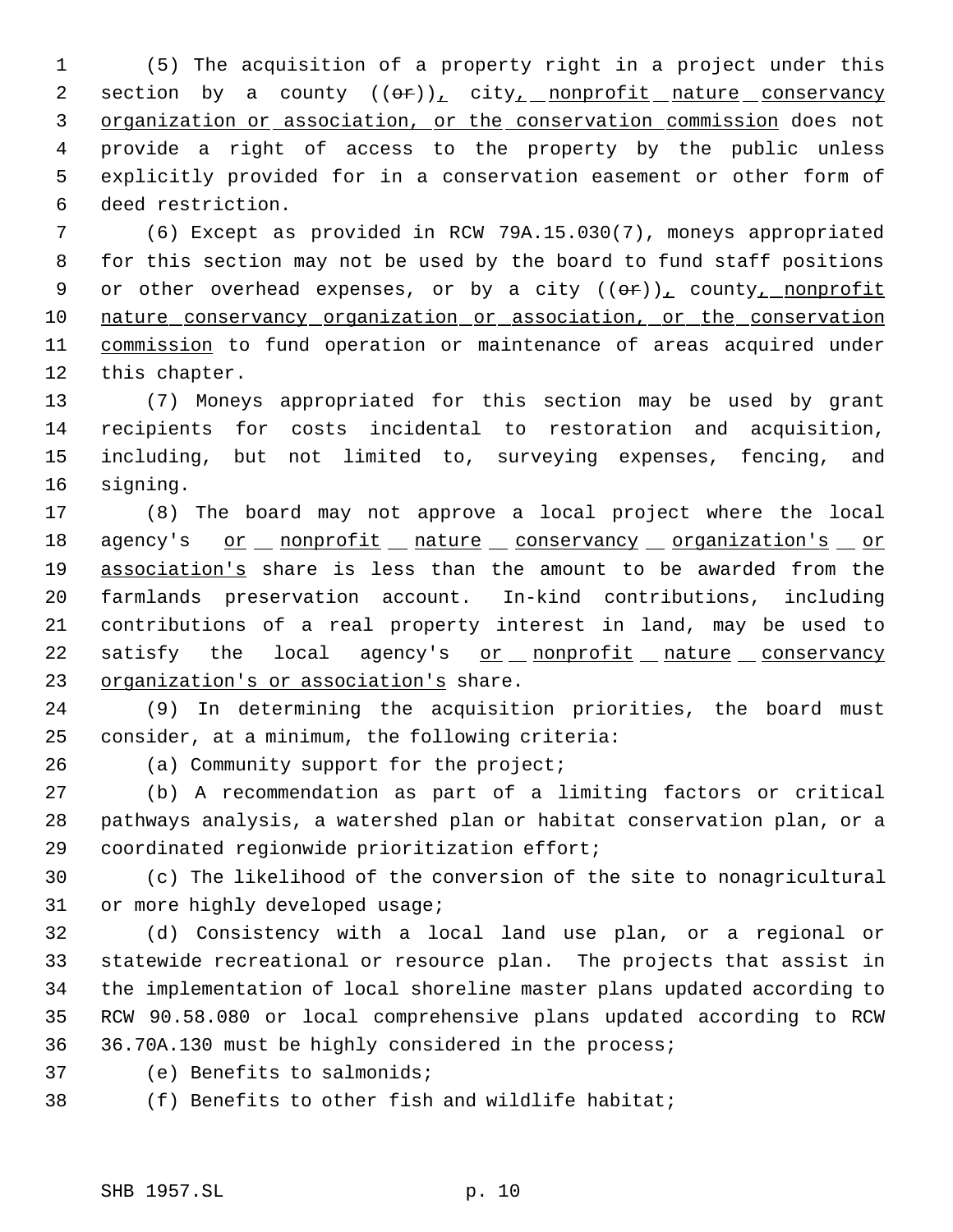(g) Integration with recovery efforts for endangered, threatened, or sensitive species;

 (h) The viability of the site for continued agricultural production, including, but not limited to:

(i) Soil types;

 (ii) On-site production and support facilities such as barns, irrigation systems, crop processing and storage facilities, wells, 8 housing, livestock sheds, and other farming infrastructure;

 (iii) Suitability for producing different types or varieties of crops;

(iv) Farm-to-market access;

(v) Water availability; and

 (i) Other community values provided by the property when used as agricultural land, including, but not limited to:

(i) Viewshed;

(ii) Aquifer recharge;

(iii) Occasional or periodic collector for storm water runoff;

(iv) Agricultural sector job creation;

(v) Migratory bird habitat and forage area; and

(vi) Educational and curriculum potential.

 (10) In allotting funds for environmental enhancement or restoration projects, the board will require the projects to meet the following criteria:

 (a) Enhancement or restoration projects must further the ecological functions of the farmlands;

 (b) The projects, such as fencing, bridging watercourses, replanting native vegetation, replacing culverts, clearing of waterways, etc., must be less than fifty percent of the acquisition cost of the project including any in-kind contribution by any party;

 (c) The projects should be based on accepted methods of achieving beneficial enhancement or restoration results; and

 (d) The projects should enhance the viability of the preserved farmland to provide agricultural production while conforming to any legal requirements for habitat protection.

 (11) Before November 1st of each even-numbered year, the board will recommend to the governor a prioritized list of all projects to be funded under this section. The governor may remove projects from the list recommended by the board and must submit this amended list in the